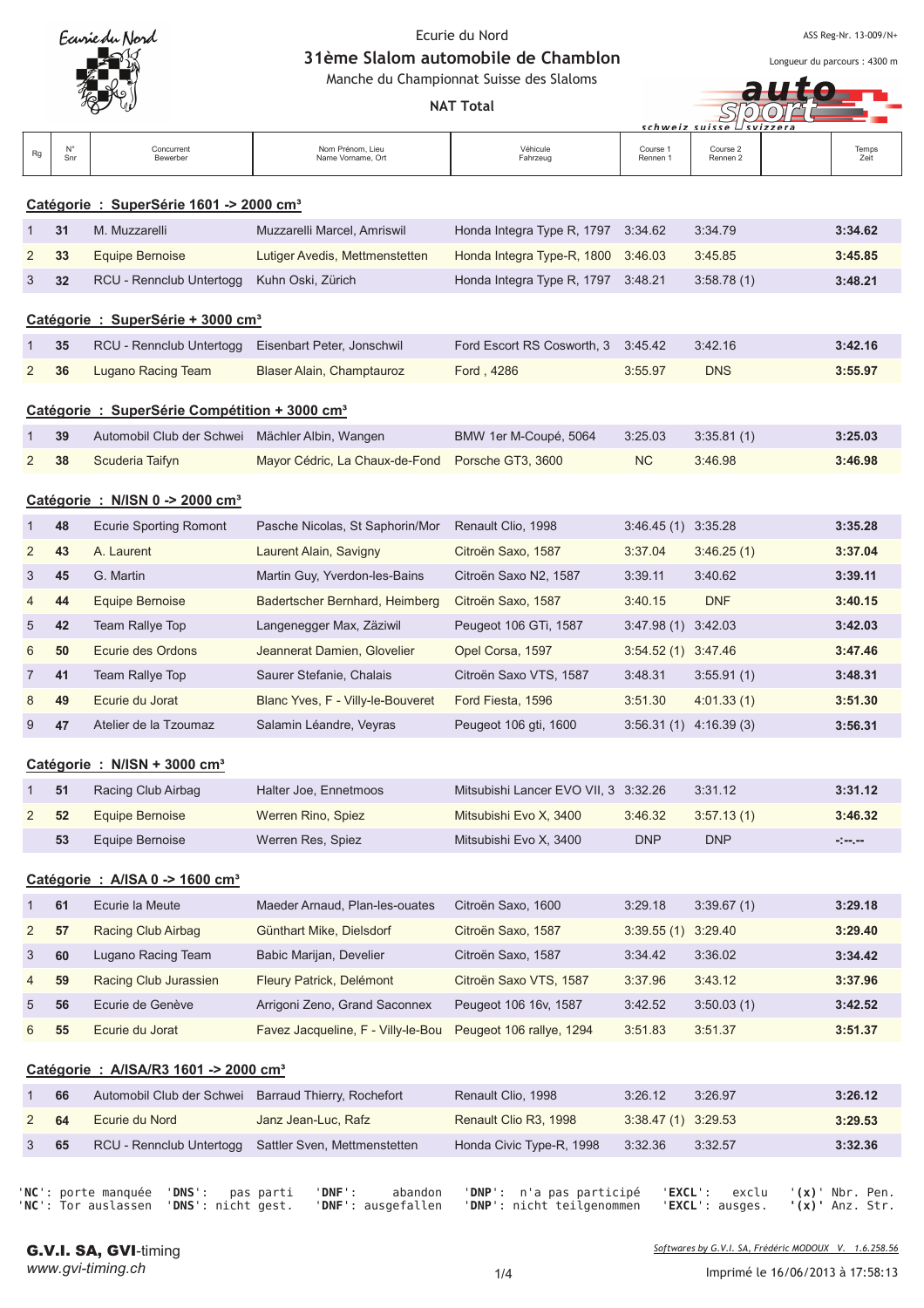

ASS Reg-Nr. 13-009/N+

Longueur du parcours : 4300 m

auto -

31ème Slalom automobile de Chamblon

Manche du Championnat Suisse des Slaloms

|                 |                                        | v v                                                 |                                       | <b>NAT Total</b>                     |                      | schweiz suisse ∟svizzera |               |  |  |  |
|-----------------|----------------------------------------|-----------------------------------------------------|---------------------------------------|--------------------------------------|----------------------|--------------------------|---------------|--|--|--|
| Rg              | $N^{\circ}$<br>Snr                     | Concurrent<br>Bewerber                              | Nom Prénom, Lieu<br>Name Vorname, Ort | Véhicule<br>Fahrzeug                 | Course 1<br>Rennen 1 | Course 2<br>Rennen 2     | Temps<br>Zeit |  |  |  |
| 4               | 67                                     | Ecurie du Nord                                      | Meyer Marc, Bonvillars                | Opel Astra F, 1999                   | $4:15.16(3)$ 3:45.51 |                          | 3:45.51       |  |  |  |
| 5               | 63                                     | MB Motorsport Team                                  | Spring Andreas, Mamishaus             | BMW 318IS E36, 1795                  | 3:57.34              | 3:59.96                  | 3:57.34       |  |  |  |
|                 |                                        | Catégorie : A/ISA/R3T 2001 -> 2500 cm <sup>3</sup>  |                                       |                                      |                      |                          |               |  |  |  |
| 1               | 71                                     | S. Burkhalter                                       | Burkhalter Sylvain, Tramelan          | Abarth 500, 2326                     | 3:33.72              | 3:33.59                  | 3:33.59       |  |  |  |
| 2               | 72                                     | Ecurie du Nord                                      | Leimer Cyril, Chamblon                | Abarth Asseto Corse, 2326            | 3:34.99              | 3:35.13                  | 3:34.99       |  |  |  |
|                 |                                        | Catégorie : $A/ISA + 3000$ cm <sup>3</sup>          |                                       |                                      |                      |                          |               |  |  |  |
| 1               | 75                                     | Ecurie la Meute                                     | Ramu Nicolas, Dardagny                | Mitsubishi Lancer evo 9, 339 3:29.41 |                      | <b>DNF</b>               | 3:29.41       |  |  |  |
|                 |                                        | Catégorie : InterSwiss 0 -> 1600 cm <sup>3</sup>    |                                       |                                      |                      |                          |               |  |  |  |
| 1               | 82                                     | Team VWF                                            | Oulevay Christophe, Chavornay         | VW Scirocco, 1600                    | 3:41.46              | 3:35.21                  | 3:35.21       |  |  |  |
| $\overline{2}$  | 81                                     | <b>Equipe Bernoise</b>                              | Moser Stephan, Düdingen               | Toyota Yaris, 1340                   | 3:45.53              | 3:42.34                  | 3:42.34       |  |  |  |
|                 |                                        | Catégorie : InterSwiss 1601 -> 2000 cm <sup>3</sup> |                                       |                                      |                      |                          |               |  |  |  |
| 1               | 86                                     | Ecurie des Ordons                                   | Vallat Patrick, Bure                  | <b>VW Golf, 1998</b>                 | 3:40.32 (1) 3:26.44  |                          | 3:26.44       |  |  |  |
| 2               | 87                                     | Automobil Club der Schwei                           | Zingg Manuel, Utzigen                 | Opel Kadett C GT/E 1, 1999           | 3:34.30              | 3:33.80                  | 3:33.80       |  |  |  |
|                 | 85                                     | Autersa Racing Team                                 | Grünig Hansruedi, Frutigen            | Opel Kadett 8v, 1998                 | <b>DNP</b>           | <b>DNP</b>               | المرمورة      |  |  |  |
|                 | Catégorie : $B + 3000$ cm <sup>3</sup> |                                                     |                                       |                                      |                      |                          |               |  |  |  |
| 1               | 91                                     | Ecurie 4 Anneaux                                    | Forestier Jean-Marc, Cologny          | Porsche RS, 3600                     | 3:45.52              | 3:34.76                  | 3:34.76       |  |  |  |
|                 |                                        | Catégorie : Historique + 2500 cm <sup>3</sup>       |                                       |                                      |                      |                          |               |  |  |  |
| 1               | 93                                     | Swiss Historic Racing Team Pfefferlé Alain, Anzère  |                                       | Porsche Carrera RSR, 2990            | 3:34.99              | 3:35.82                  | 3:34.99       |  |  |  |
|                 |                                        | Catégorie : Grand Tourisme + 3000 cm <sup>3</sup>   |                                       |                                      |                      |                          |               |  |  |  |
| 1               | 95                                     | Swiss Historic Racing Team Bührer Nicolas, Biel     |                                       | Porsche 911 GT3 RS, 3600             | 3:26.59              | 3:27.24                  | 3:26.59       |  |  |  |
|                 |                                        | Catégorie : E1 0 -> 1600 cm <sup>3</sup>            |                                       |                                      |                      |                          |               |  |  |  |
| $\mathbf{1}$    | 107                                    | MB Motorsport Team                                  | Bürki Martin, Uetendorf               | MB Polo, 1593                        | 3:17.19              | 3:19.24                  | 3:17.19       |  |  |  |
| $\overline{c}$  | 110                                    | Autersa Racing Team                                 | Willener Werner, Schwanden            | <b>VW Golf, 1598</b>                 | 3:23.90              | 3:25.59                  | 3:23.90       |  |  |  |
| 3               | 112                                    | Equipe Bernoise                                     | Lanz Andreas, Maur                    | Toyota Corolla AE86, 1600            | 3:24.03              | 3:24.02                  | 3:24.02       |  |  |  |
| 4               | 111                                    | Equipe Bernoise                                     | Wüthrich Urs, Schwarzenburg           | Mazda 323, 1598                      | 3:28.57              | 3:28.70                  | 3:28.57       |  |  |  |
| 5               | 106                                    | S. Aliberti                                         | Aliberti Sebastiano, Yvonand          | <b>VW Golf, 1588</b>                 | 3:32.75              | 3:31.00                  | 3:31.00       |  |  |  |
| 6               | 104                                    | <b>Ecurie Performance</b>                           | Decorvet Stephane, Montricher         | <b>VW Golf, 1580</b>                 | 3:36.31              | 3:44.87(1)               | 3:36.31       |  |  |  |
| $\overline{7}$  | 102                                    | RCU - Rennclub Untertogg                            | Bächler Martin, Regensdorf            | VW Lupo Junior Cup, 1396             | 3:38.06              | 3:37.97                  | 3:37.97       |  |  |  |
| 8               | 113                                    | Racing Fans                                         | Rochat David, Lussery-Villars         | Citroën Saxo, 1600                   | 3:46.59 (1)          | 3:39.12                  | 3:39.12       |  |  |  |
| 9               | 108                                    | Racing Club Airbag                                  | Senn Rico, Siebnen                    | Honda Civic EG6, 1595                | 3:56.23 (1) 3:44.56  |                          | 3:44.56       |  |  |  |
| 10              | 109                                    | Scuderia Taifyn                                     | Nevers Yannick, Le Locle              | Opel Corsa Agsi, 1597                | 3:54.73 (1) 3:48.46  |                          | 3:48.46       |  |  |  |
| 11              | 105                                    | MB Motorsport Team                                  | Bürki Mike, Aeschlen                  | Peugeot 106 MB, 1587                 | 3:50.80              | 3:50.02                  | 3:50.02       |  |  |  |
| 12 <sub>2</sub> | 101                                    | Racing Club Airbag                                  | Noser Roger, Ernetschwil              | VW Polo 1.4 16V SGTec, 13            | 3:50.92              | 3:52.30                  | 3:50.92       |  |  |  |
| 13              | 103                                    | <b>MB Motorsport Team</b>                           | Wittwer Christian, Oey-Diemtigen      | Citroen AX GTI, 1550                 | 3:55.96              | 3:54.13                  | 3:54.13       |  |  |  |

'NC': porte manquée 'DNS': pas pa 'NC': Tor auslassen 'DNS': nicht gest. 'DNF':

rti 'DNF': aba ausgefa

ndon 'DNP': n'a pas participé 'EXC llen 'DNP': nicht teilgenommen 'EXC

**L**': exclu '( **x)**' Nbr. Pen. **L**': ausges. '( **x)'** Anz. Str.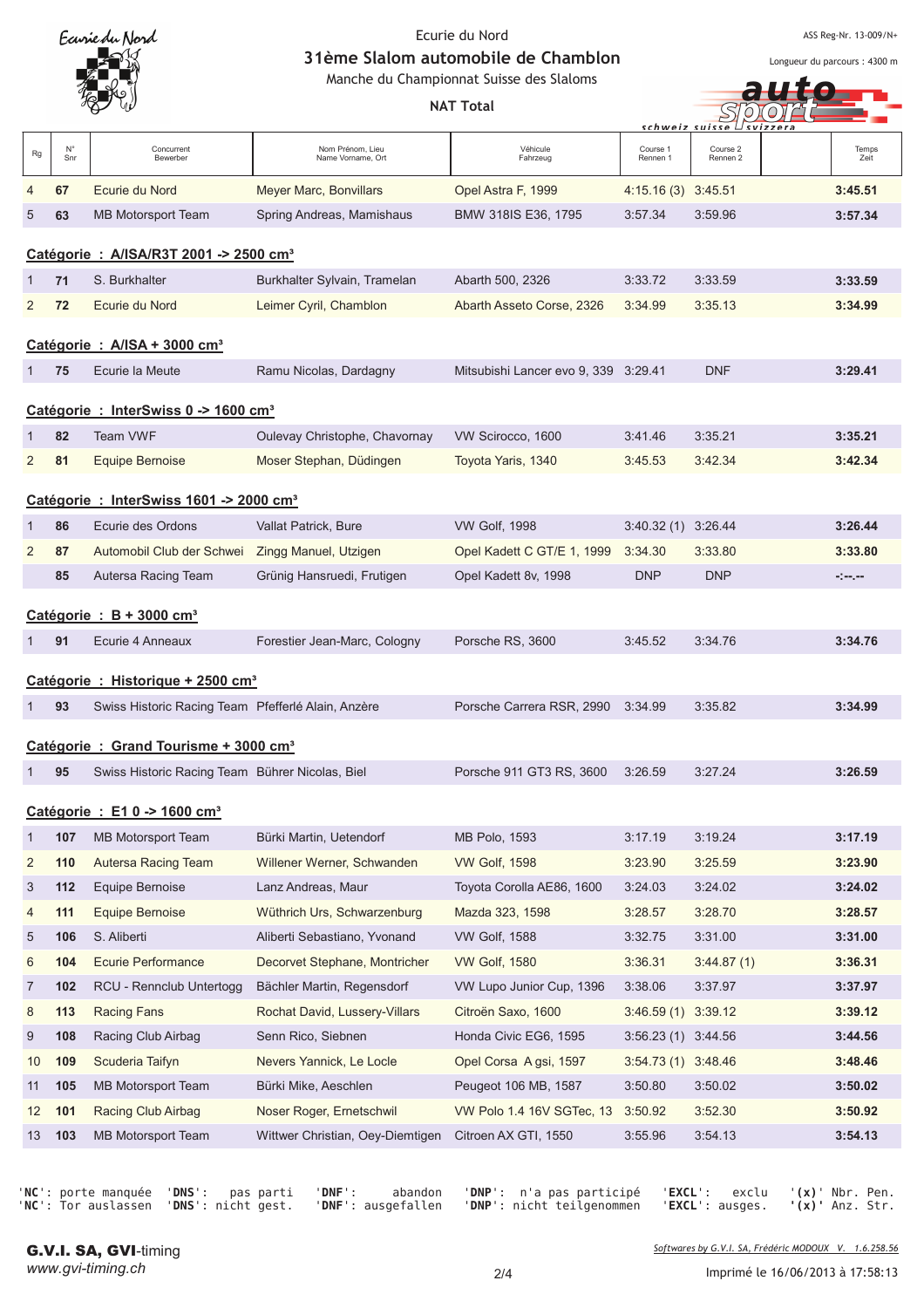

ASS Reg-Nr. 13-009/N+

Longueur du parcours : 4300 m

31ème Slalom automobile de Chamblon Manche du Championnat Suisse des Slaloms

**NAT Total** 

SOO schweiz sui

| A1 <sup>o</sup><br><i>`/éhicule</i><br>Course 2<br>Course<br>Nom Prénom, Lieu<br>Concurrent<br>Temps<br>Rg<br>$\mathbf{N}$<br>Fahrzeug<br>Bewerber<br>Name Vorname, Ort<br>Rennen 2<br>Snr<br>Rennen 1<br>Zeit |  |  |  |  |  |  |
|----------------------------------------------------------------------------------------------------------------------------------------------------------------------------------------------------------------|--|--|--|--|--|--|
|----------------------------------------------------------------------------------------------------------------------------------------------------------------------------------------------------------------|--|--|--|--|--|--|

# **Catégorie : E1 1601 -> 2000 cm³**

| $\mathbf{1}$   | 124 | Rikli Motorsport                            | Kammer Daniel, Latterbach         | Honda Civic, 1998          | 3:19.59                | 3:17.07                 | 3:17.07      |
|----------------|-----|---------------------------------------------|-----------------------------------|----------------------------|------------------------|-------------------------|--------------|
| $\overline{c}$ | 121 | Autersa Racing Team                         | Wittwer Daniel, Seftigen          | VW Golf 1, 1986            | 3:22.02                | 3:21.66                 | 3:21.66      |
| 3              | 126 | N. Roberto                                  | Roberto Nicola, Lussery-Villars   | Peugeot 205 Rallye, 1998   | 3:24.78                | <b>DNF</b>              | 3:24.78      |
| $\overline{4}$ | 133 | Ecurie du Nord                              | Henchoz Guillaume, Lussery-Villa  | Renault Clio Cup, 1998     | 3:27.83                | 3:38.65(1)              | 3:27.83      |
| 5              | 122 | P. Lopez                                    | Lopez Patrice, Valeyres/Montagny  | VW, 1995                   | $3:40.06(1)$ $3:29.64$ |                         | 3:29.64      |
| 6              | 129 | <b>Ecurie Sporting Romont</b>               | Nicolet Jérôme, Cottens           | Renault Clio RS Cup, 1998  | 3:29.70                | 3:48.28(1)              | 3:29.70      |
| 7              | 123 | Ecurie Sporting Romont                      | Winiger Fabrice, Grolley          | Renault Clio Cup III, 1996 | 3:32.32                | 3:29.82                 | 3:29.82      |
| 8              | 131 | Racing Club Airbag                          | Böhler Stefan, Schleinikon        | Renault R5 GTE, 1998       | NC                     | 3:30.16                 | 3:30.16      |
| 9              | 132 | Ecurie Sporting Romont                      | Winiger Richard, Nierlet les bois | Honda Rikli EVO 3, 1998    | 3:32.57                | 3:31.73                 | 3:31.73      |
| 10             | 125 | Equipe Bernoise                             | Grimaldi Romeo, Seewen            | SIMO Honda, 1998           | 3:32.56                | 3:41.93(1)              | 3:32.56      |
| 11             | 130 | A. Ribeiro                                  | Ribeiro Alexandre, Orbe           | Renault Clio RS Cup, 1998  | $3:43.09(1)$ $3:32.77$ |                         | 3:32.77      |
| 12             | 141 | Ecurie 13 Etoiles - Valais                  | Tapparel Eddy, Montana            | Opel Kadett C City, 2000   | 3:33.04                | 3:33.71                 | 3:33.04      |
| 13             | 120 | F. Maître                                   | Maître Francis, Vermes            | Volkswagen, 1984           | 3:34.34                | 3:33.37                 | 3:33.37      |
| 14             | 135 | Equipe Bernoise                             | Scheidegger Erwin, Schwanden      | VW Scirocco2, 1998         | <b>DNF</b>             | 3:35.83                 | 3:35.83      |
| 15             | 137 | S. Pittet                                   | Pittet Stéphane, Troistorrents    | Renault Clio cup, 1998     | 3:35.95                | 3:44.14                 | 3:35.95      |
| 16             | 128 | S. Jaquemet                                 | Jaquemet Stéphane, St-Cierges     | Renault Clio RS, 1998      | NC                     | 3:37.65                 | 3:37.65      |
| 17             | 143 | Equipe Bernoise                             | Küpfer Patrick, Kaufdorf          | Opel Corsa, 1998           | 3:37.81                | 3:42.62                 | 3:37.81      |
| 18             | 138 | L. Martinet                                 | Martinet Lucien, L'Isle           | <b>VW Golf, 1998</b>       | 3:41.53                | 3:40.58                 | 3:40.58      |
| 19             | 117 | <b>B.</b> Bähler                            | Bähler Benjamin, L'Isle           | <b>VW Golf, 1789</b>       | NC                     | 3:43.60(1)              | 3:43.60      |
| 20             | 140 | <b>MB Motorsport Team</b>                   | Ruesch Thomas, Kölliken           | Renault Clio Cup, 2000     |                        | $3:44.09(1)$ 4:00.30(2) | 3:44.09      |
| 21             | 118 | Racing Club Airbag                          | Huwiler Denise, Altwis            | BMW E30 HRT, 1796          | 3:53.19                | 3:52.41                 | 3:52.41      |
| 22             | 119 | C. Daremas                                  | Daremas Christophe, Cernier       | Peugeot 205 gti, 1900      | 3:52.48                | 3:53.22                 | 3:52.48      |
| 23             | 116 | M. Grossmann                                | Grossmann Mélody, Vionnaz         | VW Golf GTI 16V, 1780      | 3:54.08                | 4:04.95(1)              | 3:54.08      |
| 24             | 115 | T. Lortion                                  | Lortion Thibault, Lausanne        | Renault R5 GTE CUP, 1720   | 4:06.18                | 4:07.39                 | 4:06.18      |
|                | 134 | Chablais Racing Team                        | Luisier Yvan, Bex                 | Renault Clio, 1998         | <b>DNF</b>             | <b>NC</b>               | المرمزة      |
|                | 136 | RCU - Rennclub Untertogg                    | Erb Fritz, Hallau                 | Opel Kadett GT/E, 1998     | <b>DNP</b>             | <b>DNP</b>              | المعرضة والم |
|                | 139 | Atelier de la Tzoumaz                       | Lonfat Colin, Les Marécottes      | Opel Kadett E GSI, 1998    | <b>DNP</b>             | <b>DNP</b>              | -1-1-        |
|                | 144 | <b>MB Motorsport Team</b>                   | Hostettler Benjamin, Lenhishaus   | Renault Clio sport, 1998   | <b>DNP</b>             | <b>DNP</b>              | المعرضة إح   |
|                |     | Catégorie : E1 2001 -> 2500 cm <sup>3</sup> |                                   |                            |                        |                         |              |
| 1              | 153 |                                             |                                   | Opel, 2486                 | 3:17.08                |                         | 3:17.08      |
|                |     | Equipe Bernoise                             | Zwahlen Christoph, Pfyn           |                            |                        | 3:25.63(1)              |              |

|     |                               | LWANCH VINSIUPH, I IVII     | UNGI, <i>L</i> TUU  | 0.11.00 | 0.20.00(1) | J. II. 00 |
|-----|-------------------------------|-----------------------------|---------------------|---------|------------|-----------|
| 151 | C. Martinis                   | Martinis Christophe, Sergey | Opel Ascona B, 2434 | 3:30.77 | 3:39.00(1) | 3:30.77   |
|     | <b>155</b> Racing Club Airbag | Tornare Pascal, Cernier     | BMW . 2493          | 3:47.68 | 3:47.66    | 3:47.66   |

# **Catégorie : E1 2501 -> 3000 cm³**

|                | 164 | F. Lo Vacco          | Lo Vacco Fabrizio, Saint Blaise | Lancia Delta S4, 2967 | $3:44.49(2)$ $3:25.84$ |         | 3:25.84 |
|----------------|-----|----------------------|---------------------------------|-----------------------|------------------------|---------|---------|
| $\mathbf{2}$   | 167 | Ecurie des Ordons    | Favre Bertrand, Courfaivre      | BMW E30, 2990         | 3:26.16                | 3:29.29 | 3:26.16 |
| 3              | 165 | Chablais Racing Team | Bellon Lionel, Monthey          | BMW E36, 2984         | 3:31.64                | 3:30.58 | 3:30.58 |
| $\overline{4}$ | 166 | Racing Club Airbag   | Huwiler Thomas, Altwis          | BMW E30 HRT, 2990     | 3:39.45                | 3:37.20 | 3:37.20 |
|                |     |                      |                                 |                       |                        |         |         |

'NC': porte manquée 'DNS': pas pa rti 'DNF': aba 'NC': Tor auslassen 'DNS': nicht gest. 'DNF': ausgefa

ndon 'DNP': n'a pas participé 'EXC llen 'DNP': nicht teilgenommen 'EXC

**L**': exclu '( '(x)' Nbr. Pen. **L**': ausges. '( **'(x)** Anz. Str.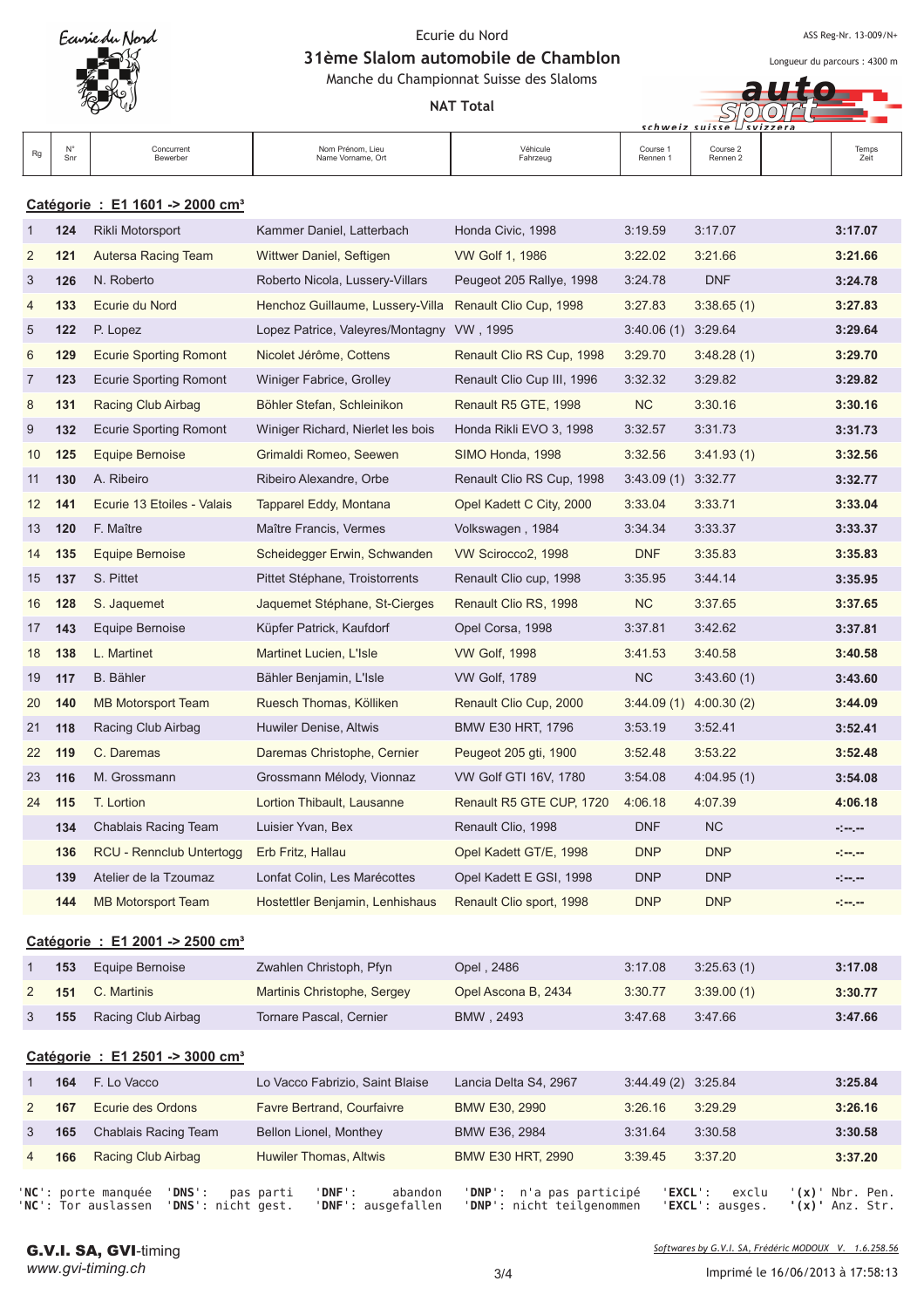

ASS Reg-Nr. 13-009/N+

Longueur du parcours : 4300 m

31ème Slalom automobile de Chamblon Manche du Championnat Suisse des Slaloms

|                |                |                                                         | Manche du Championnat Suisse des Slaloms<br><b>NAT Total</b> |                              | schweiz suisse       |                      |               |
|----------------|----------------|---------------------------------------------------------|--------------------------------------------------------------|------------------------------|----------------------|----------------------|---------------|
| Rg             | N°<br>Snr      | Concurrent<br>Bewerber                                  | Nom Prénom, Lieu<br>Name Vorname, Ort                        | Véhicule<br>Fahrzeug         | Course 1<br>Rennen 1 | Course 2<br>Rennen 2 | Temps<br>Zeit |
| 5              | 162            | Ecurie 13 Etoiles - Valais                              | Bovier Lionel, Vex                                           | BMW 325i, 2725               | 3:38.66              | 3:37.99              | 3:37.99       |
| 6              | 163            | <b>Team VWF</b>                                         | Rebeaud Bernard, Orbe                                        | <b>VW Golf, 2900</b>         | 3:48.66 (1) 3:41.68  |                      | 3:41.68       |
| $\overline{7}$ | 161            | Chablais Racing Team                                    | Corboz Virginie, Bex                                         | Toyota Yaris turbo, 2545     | 3:52.47              | 4:11.24(2)           | 3:52.47       |
|                |                | Catégorie : $E1 + 3000$ cm <sup>3</sup>                 |                                                              |                              |                      |                      |               |
| 1              | 179            | <b>Stadler Motorsport</b>                               | Büetiger Paul, Lohn-Ammannseg                                | Porsche GT3 Cup, 3600        | 3:24.71              | 3:23.95              | 3:23.95       |
| $\overline{2}$ | 176            | Automobil Club der Schwei                               | Bratschi Ronnie, Seedorf                                     | Mitsubishi Evo 8 EGMO, 340   | 3:39.90(2)           | 3:24.20              | 3:24.20       |
| 3              | 181            | O. Frey                                                 | Frey Olivier, Montricher                                     | Nissan Sunny GTI-R, 4417     | <b>DNS</b>           | 3:36.52(1)           | 3:36.52       |
| 4              | 178            | N. Barraud                                              | Barraud Nicolas, Cossonay                                    | BMW 318, 3534                | 3:37.00              | 4:19.21(1)           | 3:37.00       |
| 5              | 171            | Racing Team Nyonnais                                    | Chevalaz Pascal, Aubonne                                     | Seat Leon super coupe MK1    | 4:17.54(4)           | 3:40.20(1)           | 3:40.20       |
| 6              | 174            | F. Cristoni                                             | Cristoni Fabio, Péry                                         | Lancia Delta Integrale, 3392 | 3:43.02              | 3:44.31              | 3:43.02       |
| 7              | 175            | Equipe Bernoise                                         | Hofmänner Christian, Hünenberg                               | Mitsubishi EVO, 3397         | 3:46.31(1)           | 3:44.96(1)           | 3:44.96       |
| 8              | 173            | Ecurie 13 Etoiles - Valais                              | Antille Nicolas, Sierre                                      | Lancia, 3390                 | 3:55.12              | 3:57.73              | 3:55.12       |
|                | 172            | Team Trajectoire                                        | Candaux Corinne, Orny                                        | BMW Compact M3, 3200         | <b>DNP</b>           | <b>DNP</b>           | المرمورة      |
|                |                | Catégorie : CN 1601 -> 2000 cm <sup>3</sup>             |                                                              |                              |                      |                      |               |
| 1              | $\overline{2}$ | <b>Team Trajectoire</b>                                 | Golay Didier, Mossel                                         | Funyo 4, 1998                | 3:28.12              | 3:29.59              | 3:28.12       |
|                | $\mathbf{1}$   | Automobil Club der Schwei                               | Claude Jean-Bernard, La Chaux-d Norma M20/2A, 1998           |                              | <b>DNP</b>           | <b>DNP</b>           | المعرضة والم  |
|                |                | Catégorie : E2-SportsCars s 851 -> 1000 cm <sup>3</sup> |                                                              |                              |                      |                      |               |
| 1              | 5              | Ecurie des Lions                                        | Von Siebenthal Yannick, Aigle                                | Jema Evo b10 JA, 998         | 3:24.98              | 3:20.42              | 3:20.42       |
|                |                | Catégorie : E2-Silhouette e 851 -> 1000 cm <sup>3</sup> |                                                              |                              |                      |                      |               |
| 1              | 8              | Do. Sergi                                               | Sergi Domenico, Tatroz                                       | Fiat Cinquecento Proto, 998  | 3:21.06              | 3:20.50              | 3:20.50       |
| 2              | $\overline{7}$ | Da. Sergi                                               | Sergi Daniele, Bossonens                                     | Fiat 500 Proto, 998          | 3:43.13              | 3:42.56              | 3:42.56       |

# **Catégorie : E2-Single-Seater r 851 -> 1400 cm³**

|                | 12                                                   | M. Zimmermann              | Zimmermann Marc, Romainmôtie | Mygale FB-02, 1200                 | 3:15.16    | 3:16.65    | 3:15.16 |  |  |  |  |
|----------------|------------------------------------------------------|----------------------------|------------------------------|------------------------------------|------------|------------|---------|--|--|--|--|
| 2              | 11                                                   | Ecurie des Lions           | Robert Christian, Morrens    | Arcobaleno, 1000                   | 3:25.75    | 3:29.15    | 3:25.75 |  |  |  |  |
| 3 <sup>7</sup> | 10                                                   | Atelier de la Tzoumaz      | Robatel Filipe, Senèdes      | Arcobaleno Forumle Europe, 3:35.88 |            | 3:40.18    | 3:35.88 |  |  |  |  |
|                | 9                                                    | Ecurie 13 Etoiles - Valais | Grand Joël, Sierre           | Formule Arcobaleno Europe,         | <b>DNF</b> | <b>DNS</b> | -1-1-   |  |  |  |  |
|                | $0.44$ and $1.50$ Charle Caster 4004 $\leq 2000$ and |                            |                              |                                    |            |            |         |  |  |  |  |

### **Catégorie : E2-Single-Seater 1601 -> 2000 cm³**

|                                                          | 16 | Ecurie des Ordons           | Salomon Jean-Marc, Courtedoux | Formula Master, 2000       | 2:59.59                | 3:07.47(1)                | 2:59.59 |  |
|----------------------------------------------------------|----|-----------------------------|-------------------------------|----------------------------|------------------------|---------------------------|---------|--|
| $\sqrt{2}$                                               | 15 | <b>Chablais Racing Team</b> | Planchamp Didier, Vionnaz     | Formule Tatuus Renault 200 | 3:04.57                | 3:05.42                   | 3:04.57 |  |
| $\mathbf{3}$                                             | 18 | Atelier de la Tzoumaz       | Revaz Florian, Dorénaz        | Formule master, 2000       |                        | $3:10.58(1)$ $3:10.38(1)$ | 3:10.38 |  |
| Catégorie: E2-Single-Seater 2001 -> 3000 cm <sup>3</sup> |    |                             |                               |                            |                        |                           |         |  |
|                                                          | 21 | Automobil Club der Schwei   | Hugentobler Simon, Suhr       | Reynard 93d, 3000          | $3:23.14(1)$ $3:16.75$ |                           | 3:16.75 |  |

| DC : J-T. Vacheron :       |                                                     | Jury: $D.$ Lenglet: |                          | Chrono : F. Modoux :     |                                                      |  |  |
|----------------------------|-----------------------------------------------------|---------------------|--------------------------|--------------------------|------------------------------------------------------|--|--|
| 'NC': porte manquée 'DNS': | pas parti<br>'NC': Tor auslassen 'DNS': nicht gest. | 'DNF':<br>abandon   | 'DNP': n'a pas participé | ' <b>EXCL</b> ': ausges. | $'EXCL':$ exclu $'(x)'$ Nbr. Pen.<br>'(x)' Anz. Str. |  |  |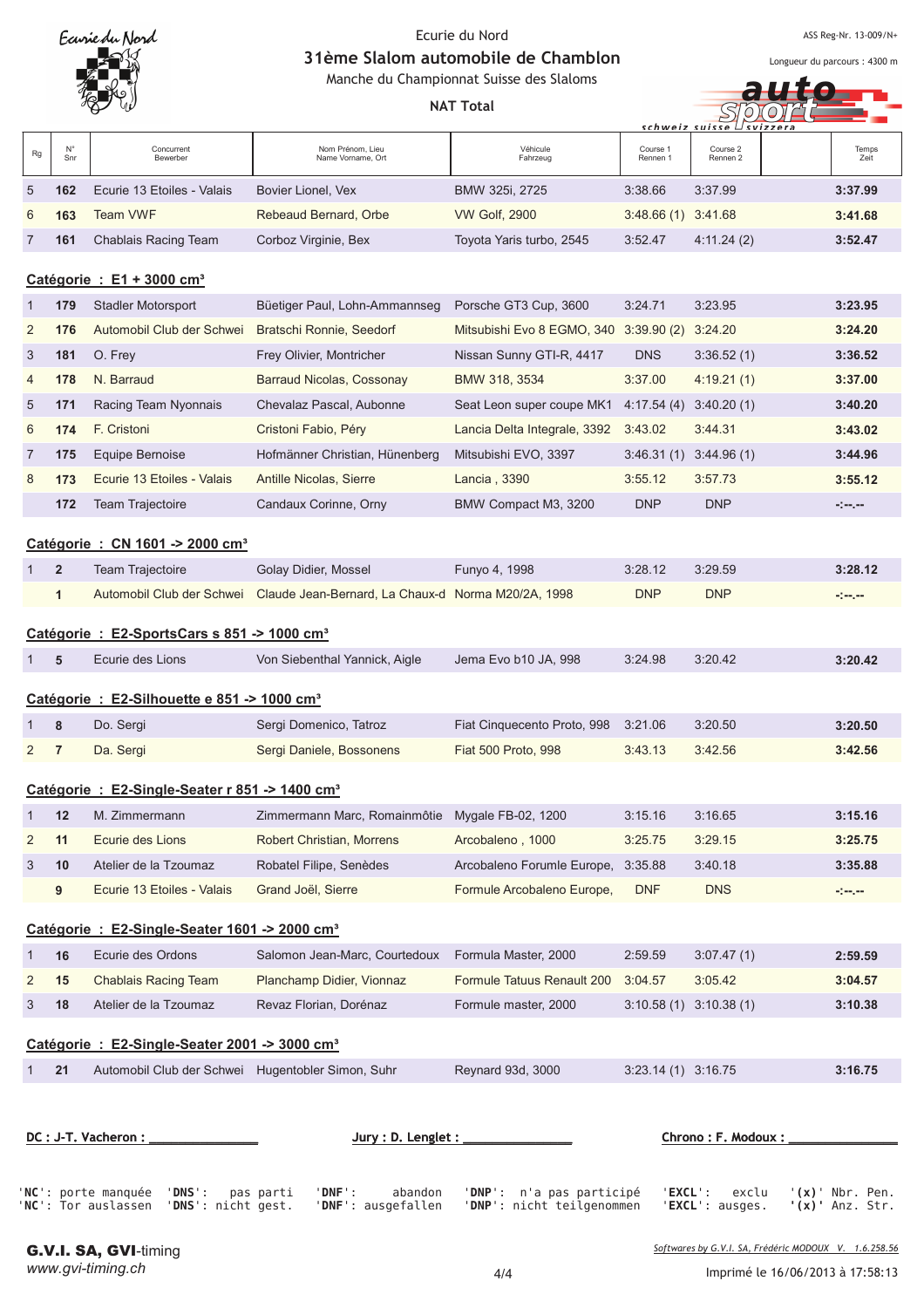

ASS Reg-Nr. 13-009/N+

Longueur du parcours : 4300 m

HO<sub>1</sub>

 $\mathbf{H}$ STOOL

31ème Slalom automobile de Chamblon Manche du Championnat Suisse des Slaloms

**Classement Final Mini** 

|    |                        |                                       |                      |                                 | $s$ chweiz suisse $\cup$ svizzera |               |
|----|------------------------|---------------------------------------|----------------------|---------------------------------|-----------------------------------|---------------|
| Ra | Concurrent<br>Bewerber | Nom Prénom, Lieu<br>Name Vorname, Ort | Véhicule<br>Fahrzeug | Course <sup>o</sup><br>Rennen 1 | Course 2<br>Rennen <sub>2</sub>   | Temps<br>Zeit |

## **Catégorie : MINI Cooper S + 2000 cm³**

| $\mathbf{1}$   | 944 | D. Wintsch                                      | Wintsch Dino, Hombrechtikon     | Mini Cooper S, 2717                 | 3:38.83                | 3:37.87    | 3:37.87 |
|----------------|-----|-------------------------------------------------|---------------------------------|-------------------------------------|------------------------|------------|---------|
| 2              | 942 | M. Gion                                         | Gion Mark, Tann                 | Mini Cooper S, 2717                 | 3:38.43                | 3:40.60    | 3:38.43 |
| 3              | 931 | R-Performance-Switzerland                       | Mahler Hannes, Seengen          | Mini Cooper S, 2717                 | 3:38.93                | 3:38.91    | 3:38.91 |
| $\overline{4}$ | 941 | <b>Ecurie Basilisk</b>                          | Stofer Raymond, Herznach        | Mini Cooper S, 2717                 | 3:38.95                | 3:49.28(1) | 3:38.95 |
| 5              | 930 | E. Kobelt                                       | Kobelt Edy, Wattwil             | Mini Challenge, 2717                | 3:39.58                | 3:41.24    | 3:39.58 |
| 6              | 940 | D. Fiorina                                      | Fiorina Davide, Grafstal        | Mini Cooper S, 2717                 | 3:40.54                | 3:42.66    | 3:40.54 |
| $\overline{7}$ | 946 | <b>Equipe Bernoise</b>                          | Kilchenmann Thierry, Spiegel    | Mini Cooper S, 2717                 | 3:40.67                | 3:40.66    | 3:40.66 |
| 8              | 933 | Y. Stiffler                                     | Stiffler Yanik, Davos           | Mini Cooper S, 2717                 | 3:40.87                | 3:49.48(1) | 3:40.87 |
| 9              | 939 | <b>Ecurie Basilisk</b>                          | Vögeli Roger, Ettingen          | Mini Cooper S, 2717                 | 3:58.59(2)             | 3:41.08    | 3:41.08 |
| 10             | 929 | Automobil Club der Schwei                       | Tremp Rolf, Ebnat Kappel        | Mini Cooper S, 2717                 | $3:50.63(1)$ $3:42.58$ |            | 3:42.58 |
| 11             | 937 | Motorsport-Freunde-Ostsch Leiber Heiko, Dachsen |                                 | Mini Cooper S, 2717                 | 3:42.79                | 3:54.71(1) | 3:42.79 |
| 12             | 916 | G. Straumann                                    | Straumann Guido, Wilen bei Woll | Mini Cooper S, 2717                 | <b>NC</b>              | 3:42.99    | 3:42.99 |
| 13             | 914 | <b>Ecurie Basilisk</b>                          | Schmid Bettina, Ettingen        | Mini Cooper S, 2717                 | 3:47.62                | 3:48.88    | 3:47.62 |
| 14             | 927 | H. Wiese                                        | Wiese Heinz, Cham               | Mini Cooper S, 2717                 | 3:50.17                | 3:51.14    | 3:50.17 |
| 15             | 935 | RCU - Rennclub Untertogg                        | Jucker Jürg, Bauma              | Mini Cooper S, 2717                 | 3:51.33(1)             | 3:59.18(1) | 3:51.33 |
| 16             | 917 | <b>B.</b> Mark-Polla                            | Mark-Polla Britta, Tann         | Mini Cooper S, 2717                 | 3:53.12                | 3:51.74    | 3:51.74 |
| 17             | 920 | S. Kessler                                      | Kessler Sascha, Widen           | Mini Copper S, 2717                 | 4:09.81 (2) 3:51.80    |            | 3:51.80 |
| 18             | 918 | Z. Wintsch                                      | Wintsch Zeljka, Hombrechtikon   | Mini Cooper S, 2717                 | 4:03.26(1)             | 3:54.44    | 3:54.44 |
| 19             | 923 | Racing Club Airbag                              | Weidmann Hans-Rudolf, Höri      | Mini Cooper S Challenge, 27 3:55.22 |                        | 3:56.96    | 3:55.22 |
|                |     | Catégorie : MINI Racing + 2000 cm <sup>3</sup>  |                                 |                                     |                        |            |         |
| 1              | 908 | Automobil Club der Schwei                       | Wyss Bernie, Fällanden          | Mini JCW Racing, 2717               | 3:33.49                | 3:31.63    | 3:31.63 |
| $\overline{2}$ | 906 | P. Julmi                                        | Julmi Patrick, Zollikofen       | Mini John Cooper Works, 27          | 3:35.84                | 3:34.51    | 3:34.51 |

|                |     | Z JUD FJUILLI            | JUIIIII FAILIUN, LUIIINUIEII                                                                     | $\frac{1}{2}$ 101111 COODEL VVOLAS, 21 3.33.64 3.34.31 |                           | <b>J.J4.J</b> |
|----------------|-----|--------------------------|--------------------------------------------------------------------------------------------------|--------------------------------------------------------|---------------------------|---------------|
|                | 907 |                          | Automobil Club der Schwei Bleichenbacher Ruedi, Flawil                                           | Mini John Cooper Works, 27 3:48.20 (1) 3:41.51         |                           | 3:41.51       |
| $\overline{4}$ |     |                          | 904 R-Performance-Switzerland Mühlethaler Alexandra, Schmiedr Mini John Cooper Works, 27 3:47.02 |                                                        | 3:55.63(1)                | 3:47.02       |
| 5              |     | <b>905</b> C. Della Sega | Della Sega Christian, Winterthur                                                                 | Mini Cooper S, 2717                                    | $3:54.20(1)$ $3:57.06(1)$ | 3:54.20       |

DC : J-T. Vacheron :

 $Jury: D. Length:$ 

 **#**

'NC': porte manquée 'DNS': pas pa 'NC': Tor auslassen 'DNS': nicht gest. 'DNF':

rti 'DNF': aba ausgefa

ndon 'DNP': n'a pas participé 'EXC llen 'DNP': nicht teilgenommen 'EXC

**L**': exclu '( '(x)' Nbr. Pen. **L**': ausges. '(  $\binom{n}{x}$  Anz. Str.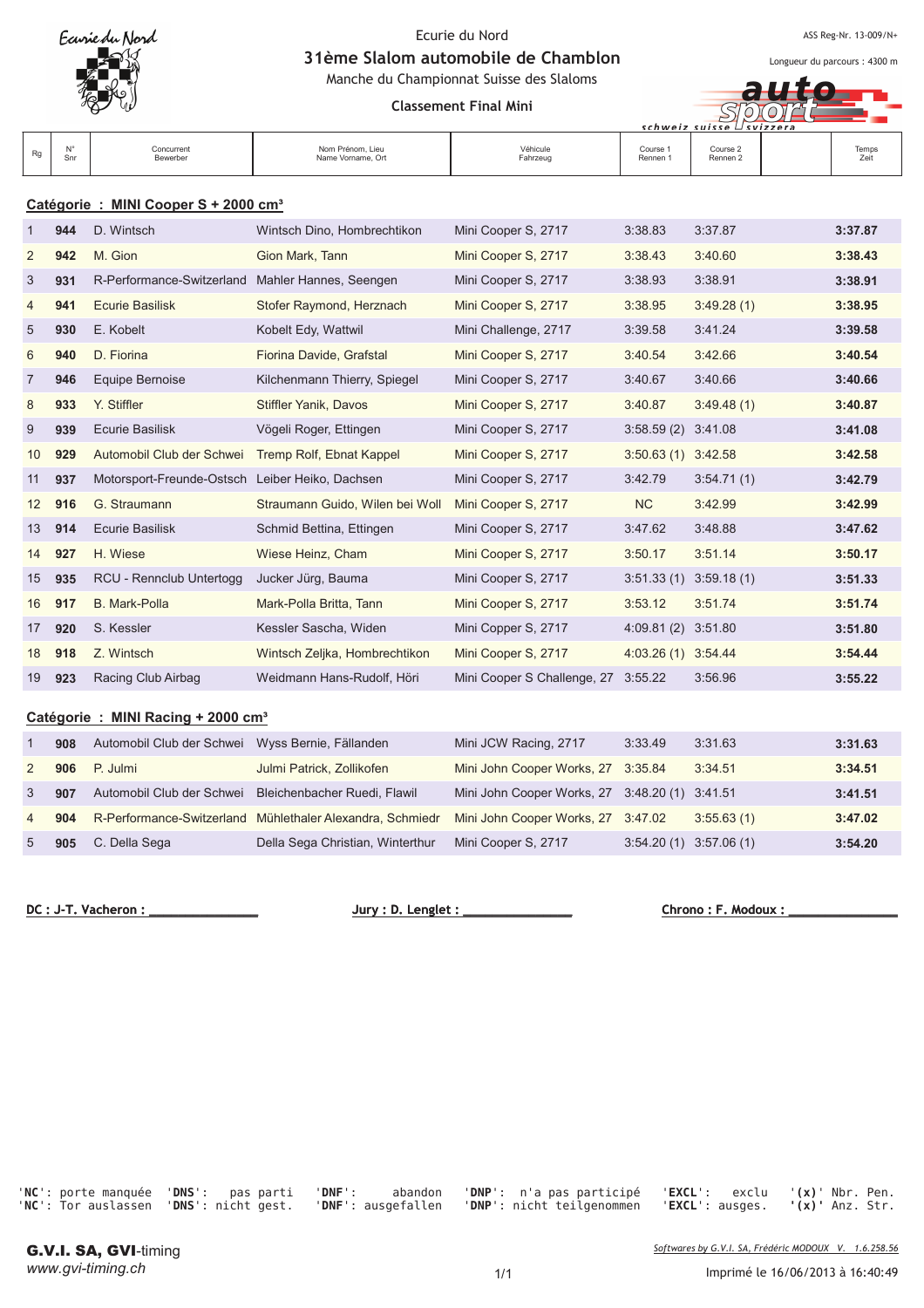

ASS Reg-Nr. 13-009/N+

Longueur du parcours : 4300 m

to

 $SIO$ 

31ème Slalom automobile de Chamblon Manche du Championnat Suisse des Slaloms

**Classement Final Suzuki** 

| schweiz suisse ⊔svizzera |     |                             |                                       |                      |                      |                      |  |               |
|--------------------------|-----|-----------------------------|---------------------------------------|----------------------|----------------------|----------------------|--|---------------|
| Ra                       | :nr | Concurrent<br>Bewerber<br>. | Nom Prénom, Lieu<br>Name Vorname, Ort | Véhicule<br>Fahrzeug | Course :<br>Rennen 1 | Course 2<br>Rennen 2 |  | Temps<br>Zeit |

## **Catégorie : Suzuki Grand Prix Einzelwertung 0 -> 1600 cm³**

| $\mathbf{1}$   | 967                                                                 | F. Eggenberger             | Eggenberger Fabian, Zürich    | Suzuki Swift Sport, 1586                          | 3:47.51                   | 3:47.51 | 3:47.51 |  |  |  |  |
|----------------|---------------------------------------------------------------------|----------------------------|-------------------------------|---------------------------------------------------|---------------------------|---------|---------|--|--|--|--|
| $\overline{2}$ | 966                                                                 | S. Fehr                    | Fehr Sandro, Rorschacherberg  | Suzuki Swift Sport, 1586                          | 3:47.56                   | 3:48.93 | 3:47.56 |  |  |  |  |
| 3              | 960                                                                 | Ecurie Basilisk            | Saner Andreas, Wahlen         | Suzuki Swift, 1586                                | 3:53.79                   | 3:52.62 | 3:52.62 |  |  |  |  |
| 4              | 978                                                                 | <b>Autersa Racing Team</b> | Niklaus Jürg, Heimberg        | Suzuki Swift Sport, 1586                          | 3:54.88                   | 3:56.99 | 3:54.88 |  |  |  |  |
| 5              | 959                                                                 | Equipe Bernoise            | Jani Reena, Plagne            | Suzuki Swift Sport, 1586                          | 3:56.44                   | 3:55.32 | 3:55.32 |  |  |  |  |
| 6              | 964                                                                 | H. Zahnd                   | Zahnd Hansueli, Thun          | Suzuki Swift Sport 1.6, 1586                      | 3:55.81                   | 3:56.02 | 3:55.81 |  |  |  |  |
| $\overline{7}$ | 963                                                                 | Ecurie Basilisk            | Plattner Rolf. Münchenstein   | Suzuki Swift Sport, 1586                          | 3:56.61                   | 3:56.64 | 3:56.61 |  |  |  |  |
| 8              | 985                                                                 | Ecurie 13 Etoiles - Valais | Braunschweig Olivier, Savièse | Suzuki Swift, 1586                                | 4:08.39 (1) 3:56.91       |         | 3:56.91 |  |  |  |  |
| 9              | 984                                                                 | Automobil Club der Schwei  | Bleiker Bruno, Bütschwil      | Suzuki Swift Sport 1.6, 1586                      | $4:12.15(2)$ $4:03.93(1)$ |         | 4:03.93 |  |  |  |  |
| 10             | 979                                                                 | Automobil Club der Schwei  | Lee Christian, Eglisau        | Suzuki Swift Sport 1,6 16V, 1 4:16.33 (1) 4:08.19 |                           |         | 4:08.19 |  |  |  |  |
| 11             | 958                                                                 | Equipe Bernoise            | Jani Mukesh, Jens             | Suzuki Swift, 1586                                | $4:12.75(1)$ $4:15.47(2)$ |         | 4:12.75 |  |  |  |  |
|                | Catégorie : Suzuki Grand Prix Teamwertung 0 -> 1600 cm <sup>3</sup> |                            |                               |                                                   |                           |         |         |  |  |  |  |

1 **986** C. Zimmermann Zimmermann Christian, Glarus Suzuki Swift Sport, 1586 3:47.63 3:48.66 **3:47.63**

<u>**no : F. Modoux : \_**</u>

**DC: J-T. Vacheron:** 

 $Jury: D. Length:$ 

'NC': porte manquée 'DNS': pas pa 'NC': Tor auslassen 'DNS': nicht gest. 'DNF':

rti 'DNF': aba ausgefa

ndon 'DNP': n'a pas participé 'EXC llen 'DNP': nicht teilgenommen 'EXC

**L**': exclu '( '(x)' Nbr. Pen. **L**': ausges. '(  $\binom{n}{x}$  Anz. Str.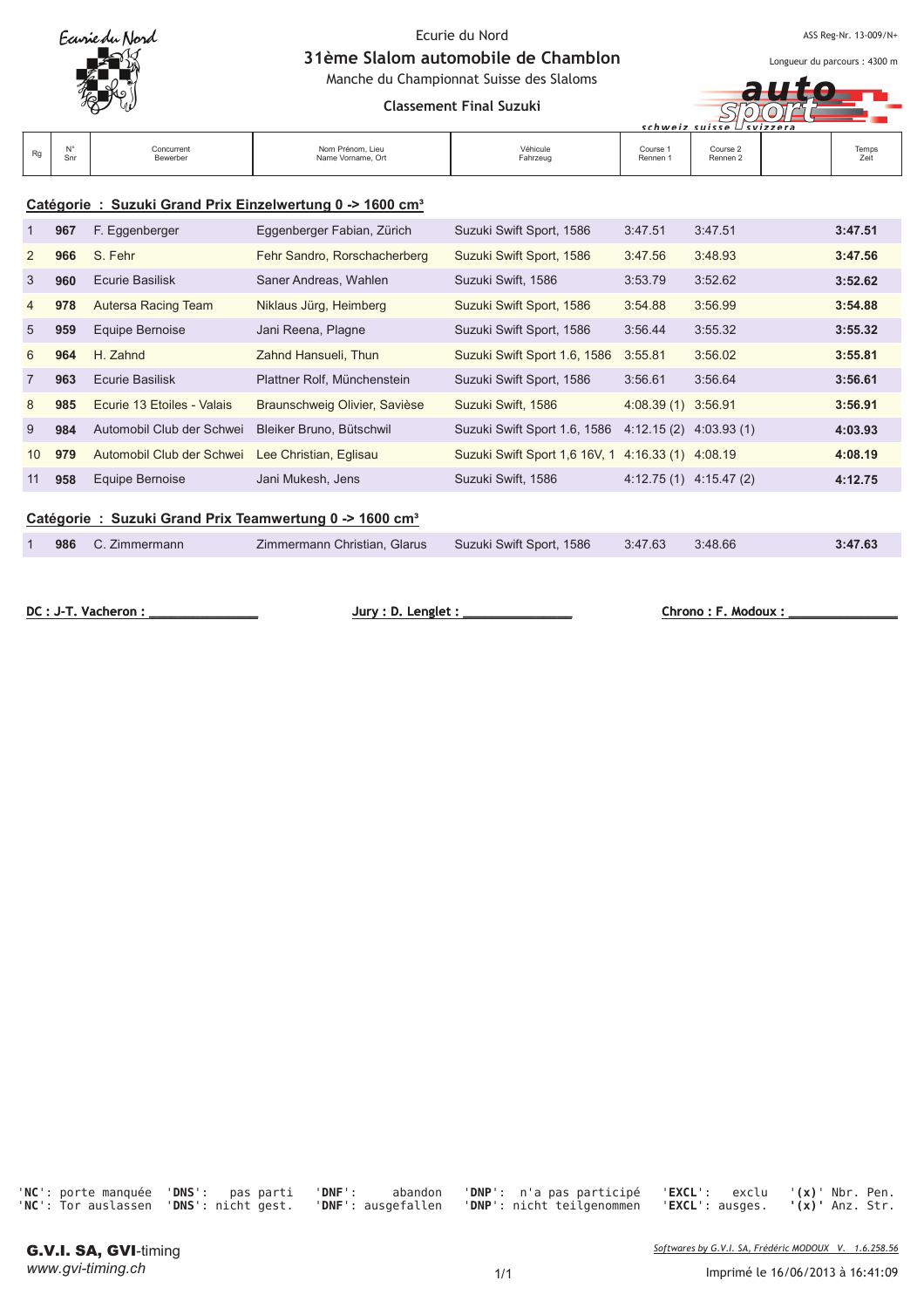

ASS Reg-Nr. 13-009/N+

Longueur du parcours : 4300 m

 $S$ 

 $schwaiz<sub>1</sub>$ 

Õ

31ème Slalom automobile de Chamblon Manche du Championnat Suisse des Slaloms

**Scratch NAT** 

| Rg             | $N^{\circ}$<br>Snr | Groupe<br>Gruppe   | Concurrent<br>Bewerber                  | Nom Prénom, Lieu<br>Name Vorname, Ort | Véhicule<br>Fahrzeug              | Course 1<br>Rennen 1   | Course 2<br>Rennen 2 | Temps<br>Zeit    |
|----------------|--------------------|--------------------|-----------------------------------------|---------------------------------------|-----------------------------------|------------------------|----------------------|------------------|
| 1              | 16                 | E <sub>2</sub> -SS | Ecurie des Ordons                       | Salomon Jean-Marc, Courtedoux         | Formula Master, 2000              | 2:59.59                | 3:07.47(1)           | 2:59.59          |
| $\overline{2}$ | 15                 | E2-SS              | Chablais Racing Team                    | Planchamp Didier, Vionnaz             | Formule Tatuus Renault 2000, 1998 | 3:04.57                | 3:05.42              | 3:04.57          |
| 3              | 18                 | E <sub>2</sub> -SS | Atelier de la Tzoumaz                   | Revaz Florian, Dorénaz                | Formule master, 2000              | 3:10.58 (1)            | 3:10.38(1)           | 3:10.38          |
| $\overline{4}$ | 12                 | E2-SS              | M. Zimmermann                           | Zimmermann Marc, Romainmôtier         | Mygale FB-02, 1200                | 3:15.16                | 3:16.65              | 3:15.16          |
| 5              | 21                 | E <sub>2</sub> -SS | Automobil Club der Schweiz              | Hugentobler Simon, Suhr               | Reynard 93d, 3000                 | 3:23.14(1)             | 3:16.75              | 3:16.75          |
| 6              | 124                | E <sub>1</sub>     | Rikli Motorsport                        | Kammer Daniel, Latterbach             | Honda Civic, 1998                 | 3:19.59                | 3:17.07              | 3:17.07          |
| $\overline{7}$ | 153                | E1                 | Equipe Bernoise                         | Zwahlen Christoph, Pfyn               | Opel, 2486                        | 3:17.08                | 3:25.63(1)           | 3:17.08          |
| 8              | 107                | E <sub>1</sub>     | MB Motorsport Team                      | Bürki Martin, Uetendorf               | <b>MB Polo, 1593</b>              | 3:17.19                | 3:19.24              | 3:17.19          |
| 9              | 5                  | E <sub>2</sub> -SC | Ecurie des Lions                        | Von Siebenthal Yannick, Aigle         | Jema Evo b10 JA, 998              | 3:24.98                | 3:20.42              | 3:20.42          |
| 10             | 8                  | E2-SH              | Do. Sergi                               | Sergi Domenico, Tatroz                | Fiat Cinquecento Proto, 998       | 3:21.06                | 3:20.50              | 3:20.50          |
| 11             | 121                | E1                 | Autersa Racing Team                     | Wittwer Daniel, Seftigen              | <b>VW Golf 1, 1986</b>            | 3:22.02                | 3:21.66              | 3:21.66          |
| 12             | 110                | E <sub>1</sub>     | Autersa Racing Team                     | Willener Werner, Schwanden            | <b>VW Golf, 1598</b>              | 3:23.90                | 3:25.59              | 3:23.90          |
| 13             | 179                | E1                 | Stadler Motorsport                      | Büetiger Paul, Lohn-Ammannsegg        | Porsche GT3 Cup, 3600             | 3:24.71                | 3:23.95              | 3:23.95          |
| 14             | 112                | E1                 | Equipe Bernoise                         | Lanz Andreas, Maur                    | Toyota Corolla AE86, 1600         | 3:24.03                | 3:24.02              | 3:24.02          |
| 15             | 176                | E <sub>1</sub>     | Automobil Club der Schweiz              | Bratschi Ronnie, Seedorf              | Mitsubishi Evo 8 EGMO, 3400       | 3:39.90 (2)            | 3:24.20              | 3:24.20          |
| 16             | 126                | E <sub>1</sub>     | N. Roberto                              | Roberto Nicola, Lussery-Villars       | Peugeot 205 Rallye, 1998          | 3:24.78                | <b>DNF</b>           | 3:24.78          |
| 17             | 39                 | <b>SSC</b>         | Automobil Club der Schweiz              | Mächler Albin, Wangen                 | BMW 1er M-Coupé, 5064             | 3:25.03                | 3:35.81(1)           | 3:25.03          |
| 18             | 11                 | E <sub>2</sub> -SS | Ecurie des Lions                        | Robert Christian, Morrens             | Arcobaleno, 1000                  | 3:25.75                | 3:29.15              | 3:25.75          |
| 19             | 164                | E1                 | F. Lo Vacco                             | Lo Vacco Fabrizio, Saint Blaise       | Lancia Delta S4, 2967             | 3:44.49 (2)            | 3:25.84              | 3:25.84          |
| 20             | 66                 | A/ISA/R3           | Automobil Club der Schweiz              | Barraud Thierry, Rochefort            | Renault Clio, 1998                | 3:26.12                | 3:26.97              | 3:26.12          |
| 21             | 167                | E1                 | Ecurie des Ordons                       | Favre Bertrand, Courfaivre            | BMW E30, 2990                     | 3:26.16                | 3:29.29              | 3:26.16          |
| 22             | 86                 | IS                 | Ecurie des Ordons                       | Vallat Patrick, Bure                  | <b>VW Golf, 1998</b>              | 3:40.32 (1)            | 3:26.44              | 3:26.44          |
| 23             | 95                 | GT                 | Swiss Historic Racing Team              | Bührer Nicolas, Biel                  | Porsche 911 GT3 RS, 3600          | 3:26.59                | 3:27.24              | 3:26.59          |
| 24             | 133                | E <sub>1</sub>     | Ecurie du Nord                          | Henchoz Guillaume, Lussery-Villars    | Renault Clio Cup, 1998            | 3:27.83                | 3:38.65(1)           | 3:27.83          |
| 25             | $\overline{2}$     | ${\sf CN}$         | <b>Team Trajectoire</b>                 | Golay Didier, Mossel                  | Funyo 4, 1998                     | 3:28.12                | 3:29.59              | 3:28.12          |
| 26             | 111                | E <sub>1</sub>     | Equipe Bernoise                         | Wüthrich Urs, Schwarzenburg           | Mazda 323, 1598                   | 3:28.57                | 3:28.70              | 3:28.57          |
| 27             | 61                 | <b>A/ISA</b>       | Ecurie la Meute                         | Maeder Arnaud, Plan-les-ouates        | Citroën Saxo, 1600                | 3:29.18                | 3:39.67(1)           | 3:29.18          |
| 28             | 57                 | <b>A/ISA</b>       | Racing Club Airbag                      | Günthart Mike, Dielsdorf              | Citroën Saxo, 1587                | 3:39.55 (1) 3:29.40    |                      | 3:29.40          |
| 29             | 75                 | A/ISA              | Ecurie la Meute                         | Ramu Nicolas, Dardagny                | Mitsubishi Lancer evo 9, 3395     | 3:29.41                | <b>DNF</b>           | 3:29.41          |
| 30             | 64                 | A/ISA/R3           | Ecurie du Nord                          | Janz Jean-Luc, Rafz                   | Renault Clio R3, 1998             | 3:38.47 (1) 3:29.53    |                      | 3:29.53          |
| 31             | 122                | E1                 | P. Lopez                                | Lopez Patrice, Valeyres/Montagny      | VW, 1995                          | $3:40.06(1)$ $3:29.64$ |                      | 3:29.64          |
| 32             | 129                | E1                 | <b>Ecurie Sporting Romont</b>           | Nicolet Jérôme, Cottens               | Renault Clio RS Cup, 1998         | 3:29.70                | 3:48.28(1)           | 3:29.70          |
| 33             | 123                | E1                 | <b>Ecurie Sporting Romont</b>           | Winiger Fabrice, Grolley              | Renault Clio Cup III, 1996        | 3:32.32                | 3:29.82              | 3:29.82          |
| 34             | 131                | E1                 | Racing Club Airbag                      | Böhler Stefan, Schleinikon            | Renault R5 GTE, 1998              | <b>NC</b>              | 3:30.16              | 3:30.16          |
| 35             | 165                | E1                 | Chablais Racing Team                    | <b>Bellon Lionel, Monthey</b>         | BMW E36, 2984                     | 3:31.64                | 3:30.58              | 3:30.58          |
| 36             | 151                | E <sub>1</sub>     | C. Martinis                             | Martinis Christophe, Sergey           | Opel Ascona B, 2434               | 3:30.77                | 3:39.00(1)           | 3:30.77          |
| 37             | 106                | E1                 | S. Aliberti                             | Aliberti Sebastiano, Yvonand          | <b>VW Golf, 1588</b>              | 3:32.75                | 3:31.00              | 3:31.00          |
| 38             | 51                 | N/ISN              | Racing Club Airbag                      | Halter Joe, Ennetmoos                 | Mitsubishi Lancer EVO VII, 3395   | 3:32.26                | 3:31.12              | 3:31.12          |
| 39             | 132                | E1                 | <b>Ecurie Sporting Romont</b>           | Winiger Richard, Nierlet les bois     | Honda Rikli EVO 3, 1998           | 3:32.57                | 3:31.73              | 3:31.73          |
| 40             | 65                 | A/ISA/R3           | RCU - Rennclub Untertoggenbu            | Sattler Sven, Mettmenstetten          | Honda Civic Type-R, 1998          | 3:32.36                | 3:32.57              | 3:32.36          |
| 41             | 125                | E1                 | Equipe Bernoise                         | Grimaldi Romeo, Seewen                | SIMO Honda, 1998                  | 3:32.56                | 3:41.93(1)           | 3:32.56          |
|                |                    |                    | 'NC': porte manquée 'DNS':<br>pas parti | 'DNF':<br>abandon                     | 'DNP': n'a pas participé          |                        | 'EXCL' :<br>exclu    | $'(x)$ Nbr. Pen. |

'NC': Tor auslassen 'DNS': nicht gest. 'DNF':

**L**': ausges. '(

**x)'** Anz. Str.

llen 'DNP': nicht teilgenommen 'EXC

ausgefa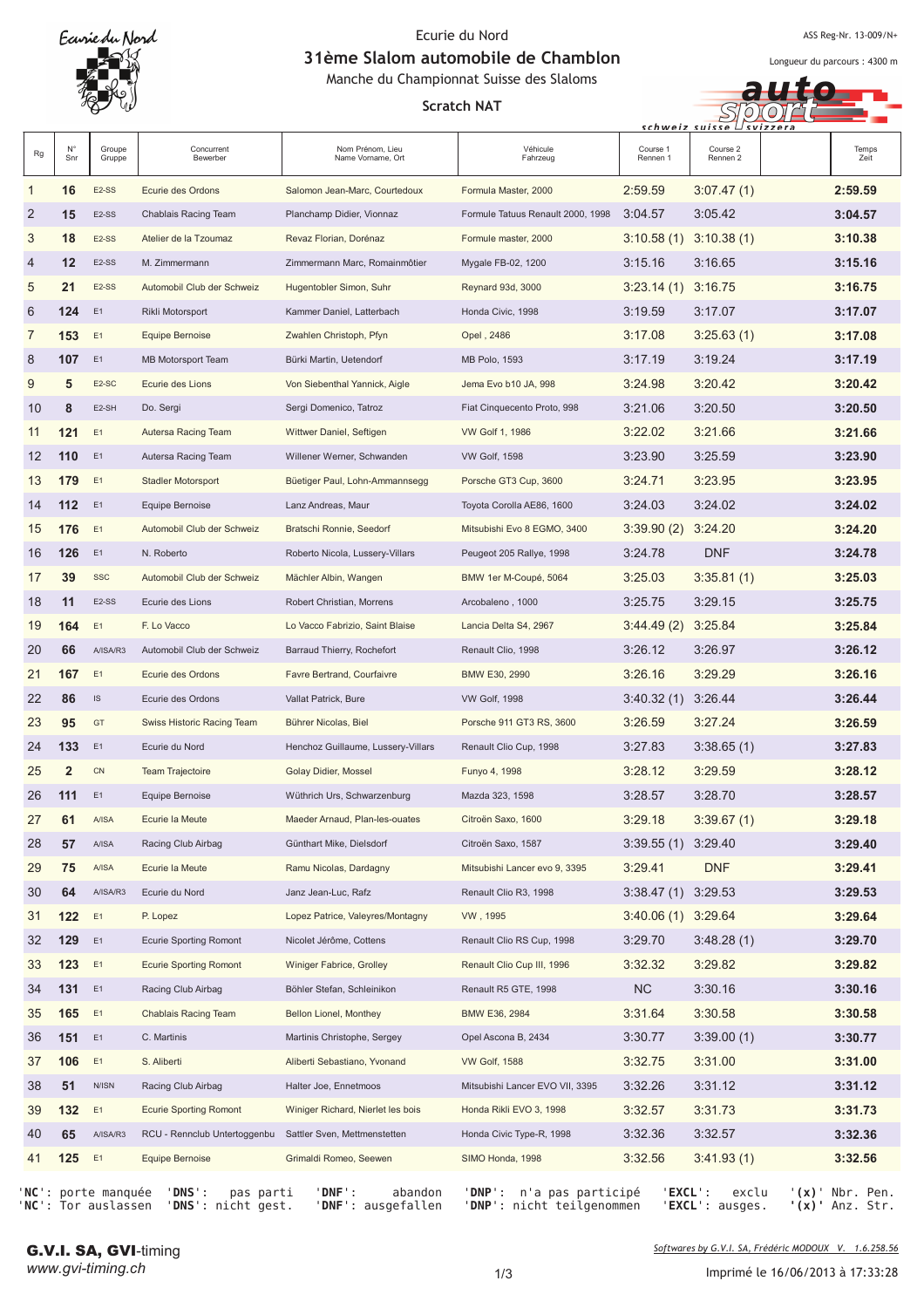ASS Reg-Nr. 13-009/N+

Longueur du parcours : 4300 m

 $\epsilon$ 

a  $SDOO$ 

31ème Slalom automobile de Chamblon Manche du Championnat Suisse des Slaloms

**Scratch NAT** 

|    |                |                                   |                                        |                                       |                                 |                        | schweiz suisse ⊔svizzera  |                  |
|----|----------------|-----------------------------------|----------------------------------------|---------------------------------------|---------------------------------|------------------------|---------------------------|------------------|
| Rg | N°<br>Snr      | Groupe<br>Gruppe                  | Concurrent<br>Bewerber                 | Nom Prénom, Lieu<br>Name Vorname, Ort | Véhicule<br>Fahrzeug            | Course 1<br>Rennen 1   | Course 2<br>Rennen 2      | Temps<br>Zeit    |
| 42 | 130            | E <sub>1</sub>                    | A. Ribeiro                             | Ribeiro Alexandre, Orbe               | Renault Clio RS Cup, 1998       | 3:43.09 (1) 3:32.77    |                           | 3:32.77          |
| 43 | 141            | E1                                | Ecurie 13 Etoiles - Valais             | Tapparel Eddy, Montana                | Opel Kadett C City, 2000        | 3:33.04                | 3:33.71                   | 3:33.04          |
| 44 | 120            | E <sub>1</sub>                    | F. Maître                              | Maître Francis, Vermes                | Volkswagen, 1984                | 3:34.34                | 3:33.37                   | 3:33.37          |
| 45 | 71             | A/ISA/R3T                         | S. Burkhalter                          | Burkhalter Sylvain, Tramelan          | Abarth 500, 2326                | 3:33.72                | 3:33.59                   | 3:33.59          |
| 46 | 87             | $\ensuremath{\mathsf{IS}}\xspace$ | Automobil Club der Schweiz             | Zingg Manuel, Utzigen                 | Opel Kadett C GT/E 1, 1999      | 3:34.30                | 3:33.80                   | 3:33.80          |
| 47 | 60             | <b>A/ISA</b>                      | Lugano Racing Team                     | Babic Marijan, Develier               | Citroën Saxo, 1587              | 3:34.42                | 3:36.02                   | 3:34.42          |
| 48 | 31             | SS                                | M. Muzzarelli                          | Muzzarelli Marcel, Amriswil           | Honda Integra Type R, 1797      | 3:34.62                | 3:34.79                   | 3:34.62          |
| 49 | 91             | B                                 | Ecurie 4 Anneaux                       | Forestier Jean-Marc, Cologny          | Porsche RS, 3600                | 3:45.52                | 3:34.76                   | 3:34.76          |
| 50 | 72             | A/ISA/R3T                         | Ecurie du Nord                         | Leimer Cyril, Chamblon                | Abarth Asseto Corse, 2326       | 3:34.99                | 3:35.13                   | 3:34.99          |
| 51 | 93             | H                                 | Swiss Historic Racing Team             | Pfefferlé Alain, Anzère               | Porsche Carrera RSR, 2990       | 3:34.99                | 3:35.82                   | 3:34.99          |
| 52 | 82             | $\ensuremath{\mathsf{IS}}\xspace$ | Team VWF                               | Oulevay Christophe, Chavornay         | VW Scirocco, 1600               | 3:41.46                | 3:35.21                   | 3:35.21          |
| 53 | 48             | N/ISN                             | <b>Ecurie Sporting Romont</b>          | Pasche Nicolas, St Saphorin/Morges    | Renault Clio, 1998              | 3:46.45(1)             | 3:35.28                   | 3:35.28          |
| 54 | 135            | E <sub>1</sub>                    | Equipe Bernoise                        | Scheidegger Erwin, Schwanden          | VW Scirocco2, 1998              | <b>DNF</b>             | 3:35.83                   | 3:35.83          |
| 55 | 10             | E <sub>2</sub> -SS                | Atelier de la Tzoumaz                  | Robatel Filipe, Senèdes               | Arcobaleno Forumle Europe, 999  | 3:35.88                | 3:40.18                   | 3:35.88          |
| 56 | 137            | E <sub>1</sub>                    | S. Pittet                              | Pittet Stéphane, Troistorrents        | Renault Clio cup, 1998          | 3:35.95                | 3:44.14                   | 3:35.95          |
| 57 | 104            | E1                                | <b>Ecurie Performance</b>              | Decorvet Stephane, Montricher         | <b>VW Golf, 1580</b>            | 3:36.31                | 3:44.87(1)                | 3:36.31          |
| 58 | 181            | E1                                | O. Frey                                | Frey Olivier, Montricher              | Nissan Sunny GTI-R, 4417        | <b>DNS</b>             | 3:36.52(1)                | 3:36.52          |
| 59 | 178            | E1                                | N. Barraud                             | Barraud Nicolas, Cossonay             | BMW 318, 3534                   | 3:37.00                | 4:19.21(1)                | 3:37.00          |
| 60 | 43             | N/ISN                             | A. Laurent                             | Laurent Alain, Savigny                | Citroën Saxo, 1587              | 3:37.04                | 3:46.25(1)                | 3:37.04          |
| 61 | 166            | E1                                | Racing Club Airbag                     | Huwiler Thomas, Altwis                | BMW E30 HRT, 2990               | 3:39.45                | 3:37.20                   | 3:37.20          |
| 62 | 128            | E <sub>1</sub>                    | S. Jaquemet                            | Jaquemet Stéphane, St-Cierges         | Renault Clio RS, 1998           | <b>NC</b>              | 3:37.65                   | 3:37.65          |
| 63 | 143            | E <sub>1</sub>                    | Equipe Bernoise                        | Küpfer Patrick, Kaufdorf              | Opel Corsa, 1998                | 3:37.81                | 3:42.62                   | 3:37.81          |
| 64 | 59             | A/ISA                             | Racing Club Jurassien                  | Fleury Patrick, Delémont              | Citroën Saxo VTS, 1587          | 3:37.96                | 3:43.12                   | 3:37.96          |
| 65 | 102            | E1                                | RCU - Rennclub Untertoggenbu           | Bächler Martin, Regensdorf            | VW Lupo Junior Cup, 1396        | 3:38.06                | 3:37.97                   | 3:37.97          |
| 66 | 162            | E1                                | Ecurie 13 Etoiles - Valais             | Bovier Lionel, Vex                    | BMW 325i, 2725                  | 3:38.66                | 3:37.99                   | 3:37.99          |
| 67 | 45             | N/ISN                             | G. Martin                              | Martin Guy, Yverdon-les-Bains         | Citroën Saxo N2, 1587           | 3:39.11                | 3:40.62                   | 3:39.11          |
| 68 | 113 E1         |                                   | Racing Fans                            | Rochat David, Lussery-Villars         | Citroën Saxo, 1600              | 3:46.59 (1) 3:39.12    |                           | 3:39.12          |
| 69 | 44             | N/ISN                             | Equipe Bernoise                        | Badertscher Bernhard, Heimberg        | Citroën Saxo, 1587              | 3:40.15                | <b>DNF</b>                | 3:40.15          |
| 70 | 171            | E <sub>1</sub>                    | Racing Team Nyonnais                   | Chevalaz Pascal, Aubonne              | Seat Leon super coupe MK1, 3026 |                        | $4:17.54(4)$ 3:40.20(1)   | 3:40.20          |
| 71 | 138            | E <sub>1</sub>                    | L. Martinet                            | Martinet Lucien, L'Isle               | <b>VW Golf, 1998</b>            | 3:41.53                | 3:40.58                   | 3:40.58          |
| 72 | 163            | E <sub>1</sub>                    | Team VWF                               | Rebeaud Bernard, Orbe                 | <b>VW Golf, 2900</b>            | $3:48.66(1)$ $3:41.68$ |                           | 3:41.68          |
| 73 | 42             | N/ISN                             | Team Rallye Top                        | Langenegger Max, Zäziwil              | Peugeot 106 GTi, 1587           | $3:47.98(1)$ $3:42.03$ |                           | 3:42.03          |
| 74 | 35             | SS                                | RCU - Rennclub Untertoggenbu           | Eisenbart Peter, Jonschwil            | Ford Escort RS Cosworth, 3397   | 3:45.42                | 3:42.16                   | 3:42.16          |
| 75 | 81             | IS                                | Equipe Bernoise                        | Moser Stephan, Düdingen               | Toyota Yaris, 1340              | 3:45.53                | 3:42.34                   | 3:42.34          |
| 76 | 56             | A/ISA                             | Ecurie de Genève                       | Arrigoni Zeno, Grand Saconnex         | Peugeot 106 16v, 1587           | 3:42.52                | 3:50.03(1)                | 3:42.52          |
| 77 | $\overline{7}$ | E2-SH                             | Da. Sergi                              | Sergi Daniele, Bossonens              | Fiat 500 Proto, 998             | 3:43.13                | 3:42.56                   | 3:42.56          |
| 78 | 174            | E1                                | F. Cristoni                            | Cristoni Fabio, Péry                  | Lancia Delta Integrale, 3392    | 3:43.02                | 3:44.31                   | 3:43.02          |
| 79 | 117            | E1                                | B. Bähler                              | Bähler Benjamin, L'Isle               | <b>VW Golf, 1789</b>            | NC.                    | 3:43.60(1)                | 3:43.60          |
| 80 | 140            | E1                                | <b>MB Motorsport Team</b>              | Ruesch Thomas, Kölliken               | Renault Clio Cup, 2000          |                        | $3:44.09(1)$ 4:00.30(2)   | 3:44.09          |
| 81 | 108            | E1                                | Racing Club Airbag                     | Senn Rico, Siebnen                    | Honda Civic EG6, 1595           | $3:56.23(1)$ $3:44.56$ |                           | 3:44.56          |
| 82 | 175 E1         |                                   | Equipe Bernoise                        | Hofmänner Christian, Hünenberg See    | Mitsubishi EVO, 3397            |                        | $3:46.31(1)$ $3:44.96(1)$ | 3:44.96          |
|    |                |                                   | NC': porte manquée 'DNS':<br>pas parti | abandon<br>'DNF':                     | 'DNP': n'a pas participé        |                        | 'EXCL':<br>exclu          | $'(x)$ Nbr. Pen. |

G.V.I. SA, GVI-timing

'NC': Tor auslassen 'DNS': nicht gest. 'DNF':

2/3

llen 'DNP': nicht teilgenommen 'EXC

ausgefa

<u>*Softwares by G.V.I. SA, Frédéric MODOUX V. 1.6.258.56*</u>

**L**': ausges. '(

**x)'** Anz. Str.